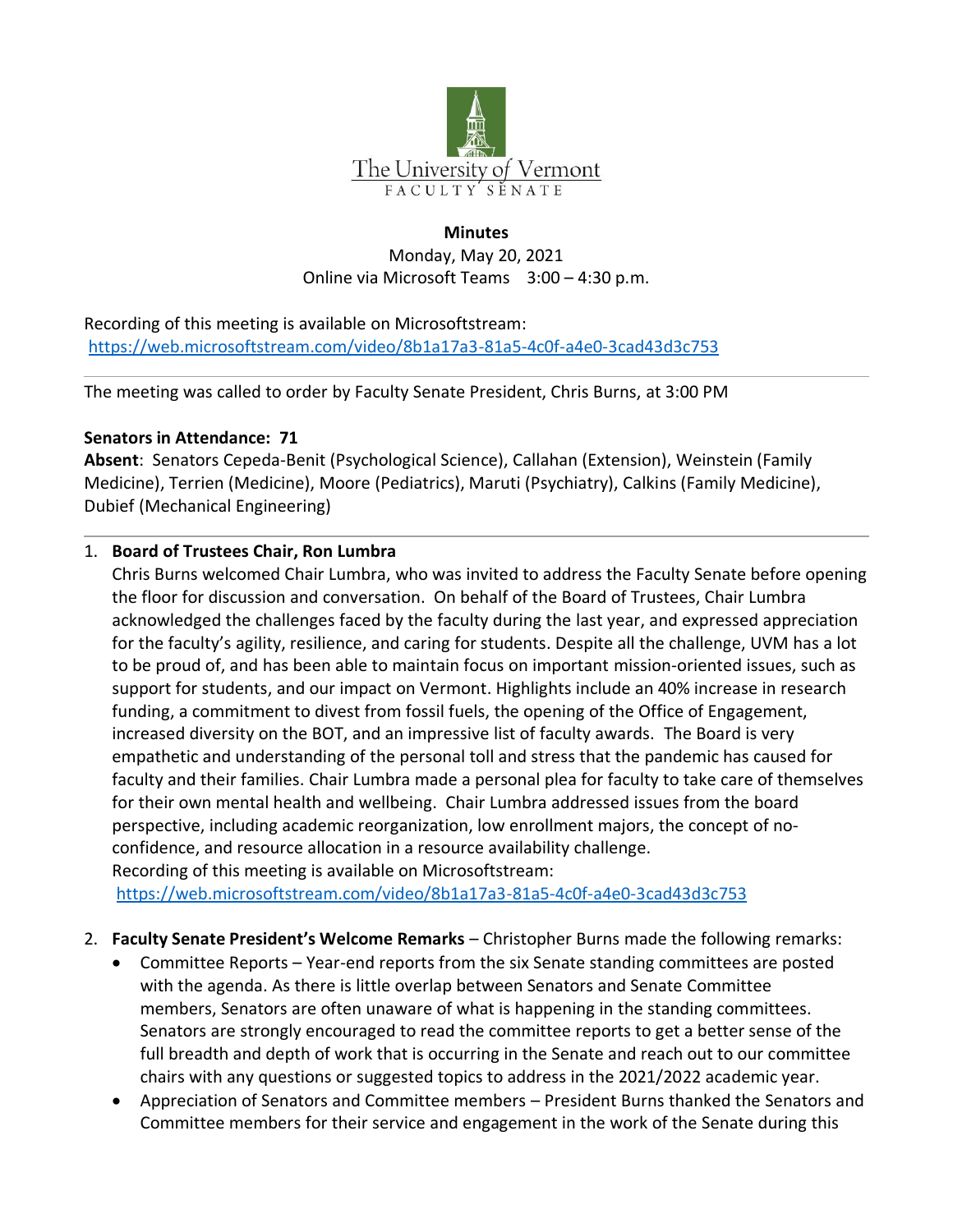difficult year. In addition to the normal Senate and Committee duties, faculty served on UVM Strong committees, the Academic Reorganization Working Group, the Bylaws revision committee, a joint General Education committee, the Childcare Working Group, and more. President Burns offered special thanks to departing Executive Council members, Michael Giangreco Chair of the Professional Standards Committee, Laura Almstead Chair of the Curricular Affairs Committee, and two departing members-at-large, Brian Beckage and Thomas Ahern.

3. **Presentation of Degrees** – Chris Burns stated that due to unusual nature of this semester's academic calendar, the bulk of degree conferrals will take place at a special Faculty Senate Executive Council meeting on May 27, 2021. Dean Richard Page of the Larner College of Medicine presented 110 candidates who successfully completed their requirements for the degree Doctor of Medicine as of April 30, 2021.

It was moved, seconded and voted that the 110 LCOM graduates be recommended by the Senate to the President for the awarding of the appropriate degrees or certificates as authorized by the Board of Trustees. Individual names of the graduates are recorded with the Minutes of this meeting in the permanent Senate records.

**Vote: 100% Approve**, 0% Oppose.

- 4. **Consent Agenda -** The following items were voted as a consent agenda:
	- Minutes of the 4/19/21 Faculty Senate Meetings
	- Student Affairs
		- a. Inclusive Data Practices Resolution
	- Curricular Affairs
		- a. New micro-Certificate of Graduate Study in Agroecology (CALS)
		- b. No-Contest Deactivation of the Master of Science in Engineering Management (CEMS/GC)
		- c. Name Change of the Health Sciences program and major to Public Health Sciences (CNHS) New concentrations in the existing Nutrition & Food Sciences major (CALS)

**Motion:** President Burns stated that the Consent Agenda came to the Senate moved and seconded by the Curricular Affairs Committee. A call was made for requests to pull any item off the consent agenda before the vote. No requests were received, and the vote opened. **Vote:** 99**% approve**, 0% oppose, 1% abstain. **The motion carried.**

## 5. **Review Process for Proposals to Restructure within an Academic Unit** -

**Motion**: President Burns stated that the three processes attached to the agenda came to the Senate moved and seconded by the Senate Executive Council. Discussion began with a reminder from President Burns that these are processes regarding **academic unit structure** (department, school, college), and are meant to provide a process for considering proposals on academic unit structure as no process currently exists. Curricular questions are still handled by our Curricular Affairs processes, and any related curricular questions must be handled before questions regarding academic structure. President Burns recognized Senator Louis deRosset.

**Motion:** Louis deRosset moved to amend sections 4(d) of each Procedures Relates to Academic Unit Structure to increase the depth of the review as follows (strike through and bold text reflect the proposed changes):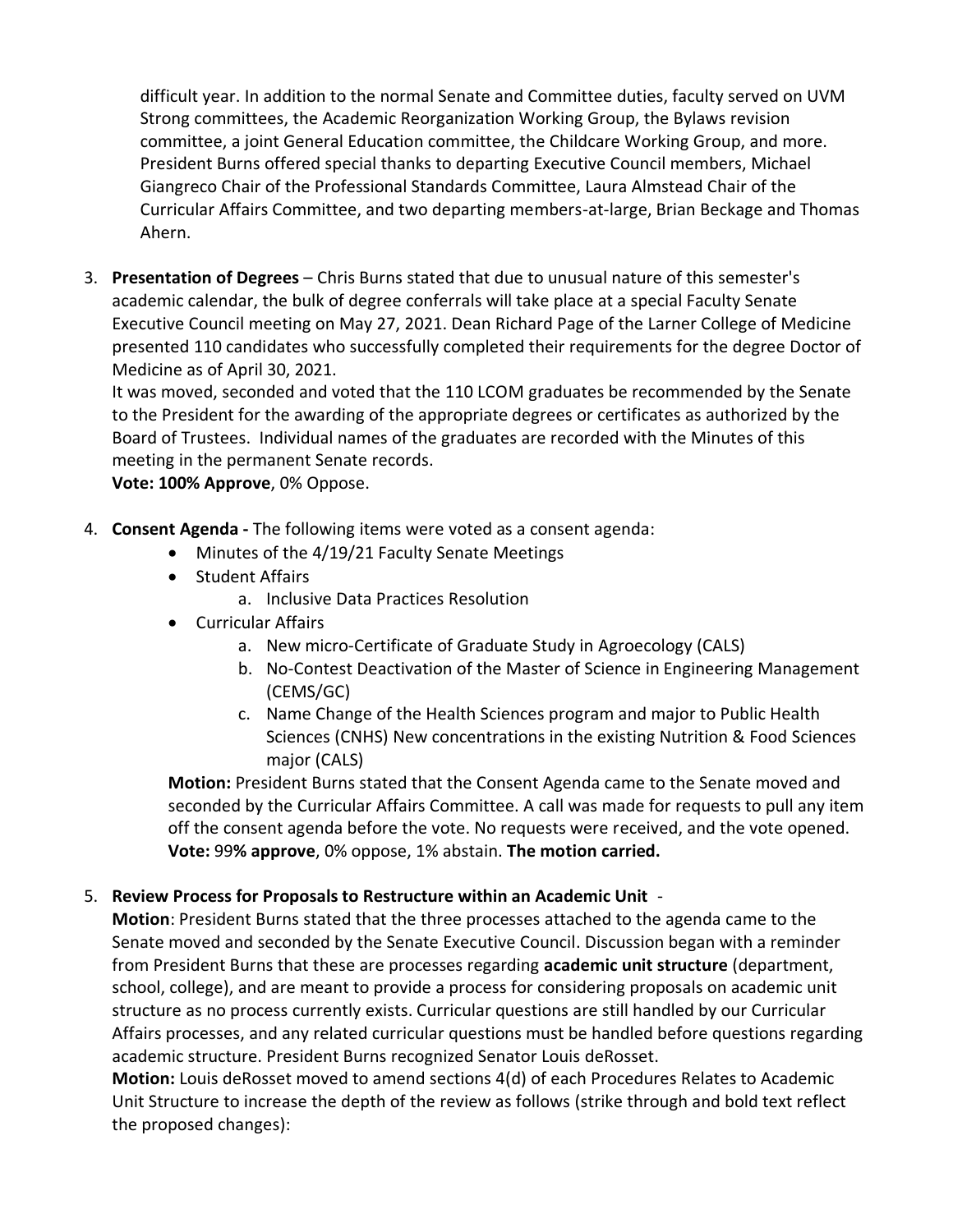At the time of circulation, an ad hoc committee (membership described above) will be appointed to review **manage a process of comment on** the proposal **and to make a report and recommendation to the Senate.** All feedback collected during the comment period **from the electronic survey described above** will be made available to the ad hoc committee. **The ad hoc committee will also invite faculty comment on the proposal either in writing or in person.**  During their review, the ad hoc committee may ask the [Provost/proposers] to respond to specific comments. Additionally, the ad hoc committee will meet with the [Provost/dean of the responsible unit] and program faculty, and may request additional information as part of their review. **The comment period will last for 60 days from the time the ad hoc committee is constituted. It must fall wholly during the normal appointment period for 9-month faculty, and no more than five days of that period may occur between fall semester grade submission and the start of spring semester classes.** 

Upon completion of their review **the comment period**, the ad hoc committee will write a report summarizing **commentary received and** any additional information gathered during the review process **comment period**. provide a rationale for their recommendation, and propose to **The committee will also recommend to the** Senate one of the following actions:

- **That** the (proposed action) be implemented as described in the proposal;
- **That** the (proposed action) be implemented with the following adjustments or conditions;
- **That** the (proposed action) be implemented only if the following **certain** concerns can be **are** resolved;
- **That** the (proposed action) not be implemented at the present time, or in the present form, in view of the following perceived difficulties;
- **That** We do not yet have adequate information **pertinent** to **the** evaluation of the (proposed action**) is not available** and therefore **that the Senate** request the following clarification before completing our evaluation.

**The report will provide a justification for the ad hoc committee's recommendation and specify any relevant adjustments, conditions, concerns, or matters still requiring clarification.**  The ad hoc committee will complete its work within 14 **30** days of the end of the comment period, unless significant issues arise that require additional time for the ad hoc committee to complete its review.

The motion was seconded. Discussion included the intent and potential impacts of increasing the timeframe for the process.

**Motion**: Mary Cushman moved to amend the proposed amendment to change the 60 days in the first paragraph to 40 days, and the 30 days in the last sentence to 20 days. The motion was seconded. The question was called and seconded.

## **Vote**: **98% approve**, 2% opposed. **The motion carried, ending debate.**

Chris Burns called the vote to amend the proposed amendment.

**Vote: 84% approve**, 14% oppose, 2% abstain**. The motion carried.**

Debate on the motion to amend section 4(d) continued. The question was called and seconded.

### **Vote**: **96% approve**, 4% oppose. **The motion carried, ending debate**

Chris Burns called the vote on the motion to amend section 4(d) to increase the depth of review as amended.

**Vote: 79% approve**, 16% oppose, 5% abstain. **The motion carried.**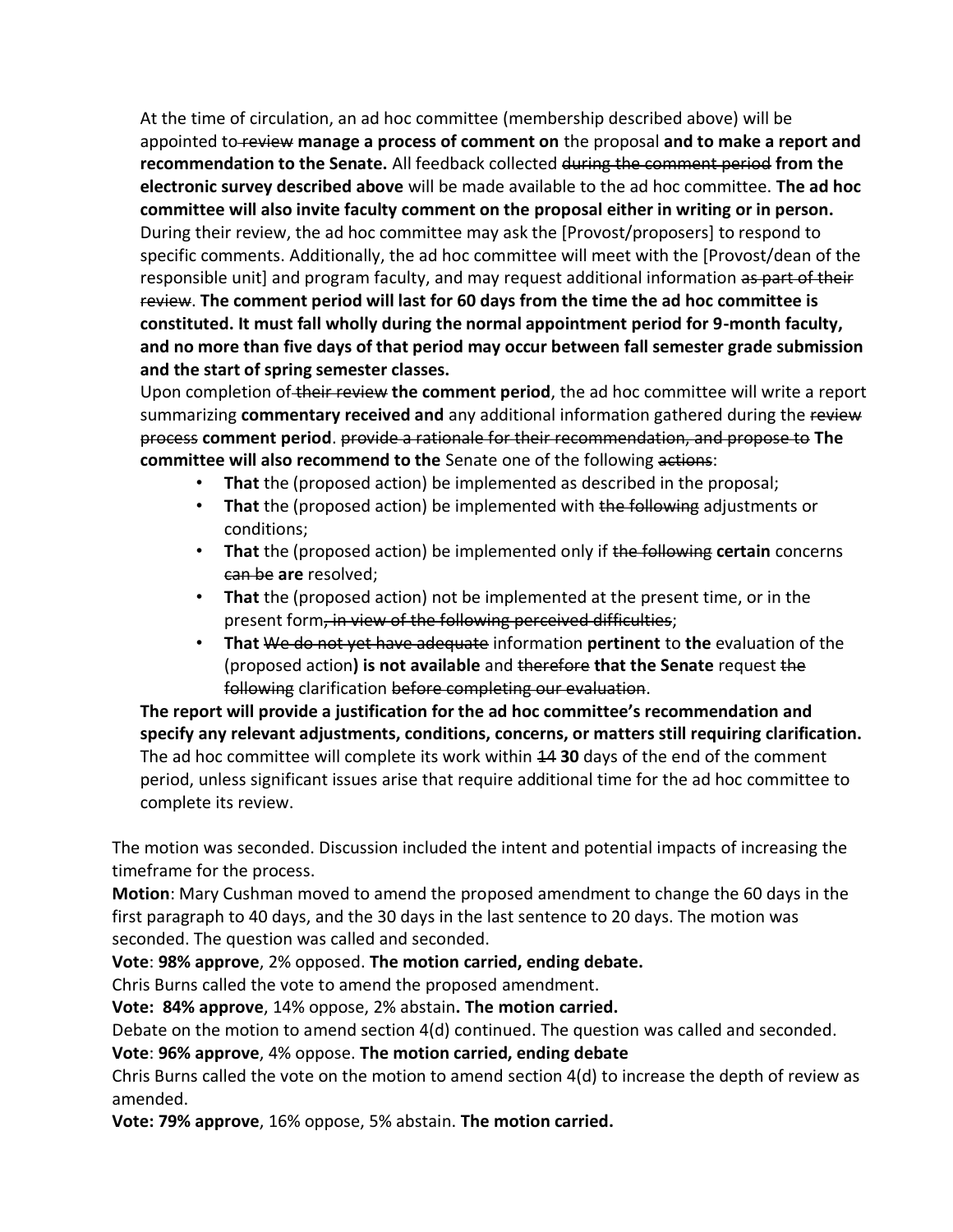**Motion**: Louis deRosset moved to amend sections 4(d) of each Procedures Related to Academic Unit Structure to include a process of revisions and resubmission as follows (strike through and bold text reflect the proposed changes):

At the time of circulation, an ad hoc committee (membership described above) will be appointed to manage a process of comment on the proposal and to make a report and recommendation to the Senate. All feedback collected from the electronic survey described above will be made available to the ad hoc committee. The ad hoc committee will also invite faculty comment on the proposal either in writing or in person. **The ad hoc committee will summarize faculty comment to the [Provost's Office/proposers] for the purpose of responding to commentary and/or revising the proposal.** During their review, Additionally, the ad hoc committee may ask the [Provost/proposers] to respond to specific comments. Additionally, the ad hoc committee will meet with the [Provost/dean of the responsible unit] and program faculty, and may request additional information. The comment **and revision**  period will last for 40 days from the time the ad hoc committee is constituted**, though the committee will extend the period for comment and revision if members judge that revisions to the original proposal are significant enough to warrant another round of commentary. The comment and revision period** must fall wholly during the normal appointment period for 9 month faculty, and no more than five days of that period may occur between fall semester grade submission and the start of spring semester classes.

Upon completion of the comment **and revision** period, the ad hoc committee will write a report summarizing commentary received, and any additional information gathered during the comment period, **and the revisions (if any) made to the proposal on the basis of the commentary.** The committee will also recommend to the Senate one of the following:

- That the (proposed action) be implemented as described in the proposal;
- That the (proposed action) be implemented with adjustments or conditions;
- That the (proposed action) be implemented only if certain concerns are resolved;
- That the (proposed action) not be implemented at the present time, or in the present form;
- That information pertinent to the evaluation of the (proposed action) is not available and that the Senate request clarification.

The report will provide a justification for the ad hoc committee's recommendation and specify any relevant adjustments, conditions, concerns, or matters still requiring clarification. The ad hoc committee will complete its work within 20 days of the end of the comment **and revision** period, unless significant issues arise that require additional time for the ad hoc committee to complete its review.

The motion was seconded. Discussion included requests for clarification regarding the ad hoc committee's recommendations and if they are meant to be advice only or a backstop that would force a revision. Concerns were expressed over the Senate's jurisdiction over lower-level review processes, and the potential for a proposal to get stuck in a commentary loop. The question was called, and seconded.

**Vote: 96% approve,** 4% oppose. **The motion carried, ending debate.**

Chris Burns called the vote on the motion to amend sections 4(d) to include a process of revision and resubmission.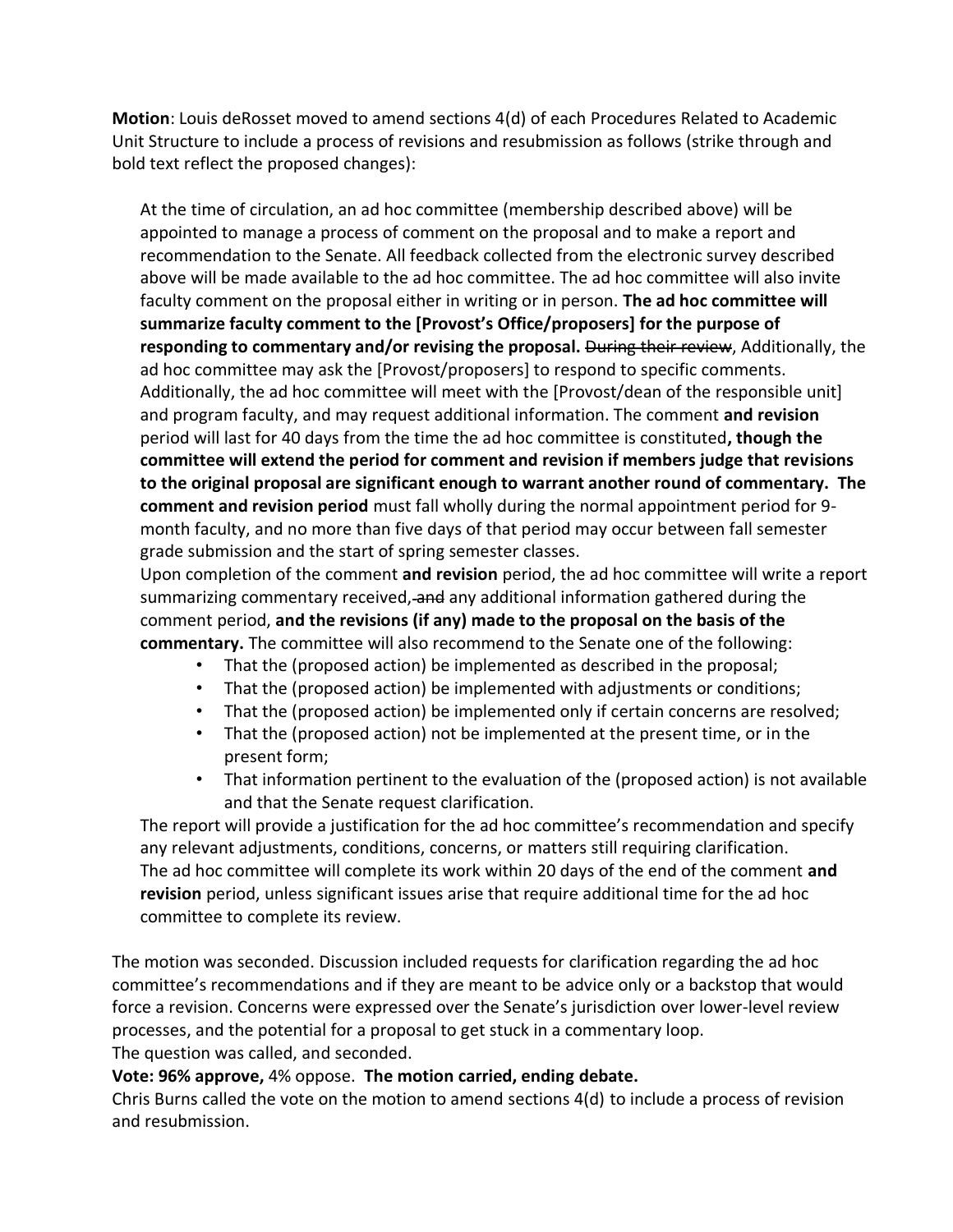**Vote: 91% approve,** 7% oppose, 2% abstain. **The motion carried.**

**Motion**: Louis deRosset moved to amend the Procedures Related to Academic Unit Structure sections 2(h) College and Schools, 2(j) Department, 2(i) School within a College to require election for members of the ad hoc review committee as follows:

# **Replace the two sentences:**

An ad hoc committee of nine members, to include representatives from the Faculty Senate, the Faculty Senate Executive Council (FSEC), the Senate Curricular Affairs Committee, the Senate Financial and Physical Planning Committee, the Senate Student Affairs Committee, the Senate Educational and Research Technologies Committee, and the Senate Research, Scholarship, and Creative Arts Committee, will review the proposal. The members of the ad hoc review committee and a Chair of the committee will be appointed by the Faculty Senate President in consultation with the Faculty Senate Executive Council.

## **With:**

An ad hoc committee of nine members will review the proposal. The ad hoc committee will include 3 faculty senators **elected by the Faculty Senate**, and one member each of the Faculty Senate Executive Council (FSEC), the Senate Curricular Affairs Committee, the Senate Financial and Physical Planning Committee, the Senate Student Affairs Committee, the Senate Educational and Research Technologies Committee, and the Senate Research, Scholarship, and Creative Arts Committee, **selected by those bodies.**

The motion was seconded. There was no discussion. **Vote**: **91% approve**, 6% oppose, 4% abstain. **The motion carried**.

**Motion**: Louis deRosset moved to amend the Procedures Related to Academic Unit Structure sections 2(h) College and Schools, 2(j) Department, 2(i) School within a College to allow faculty members in the affected units to serve on the ad hoc committee as follows:

### **Delete the sentence:**

The committee members may not hold primary or secondary appointments in academic unit(s) that are the subject of the proposal.

The motion was seconded. There was no discussion.

**Vote: 83% approve,** 13% oppose, 4% abstain**. The motion carried**.

Chris Burns re-opened discussion on the Procedures Related to Academic Unit Structure as amended. There was no discussion.

**Motion**: To approve the Procedures Related to Academic Unit Structure as amended. **Vote**: **92% Approve**, 4% Oppose, 4% Abstain. **The motion carried.**

**6. (4:42 PM) Resolution Concerning the Faculty Senate's Authority** – Chris Burns recognized Jacques Bailly to present a resolution brought to the Senate by petition of 19 Faculty Senators.

## **A Resolution Concerning the Faculty Senate's Authority**

**Whereas** the Faculty Senate has been empowered to "review and establish policy with respect to… All curricular matters, including establishment, dissolution, and substantial changes of degree programs" (CBL 1.1.b); and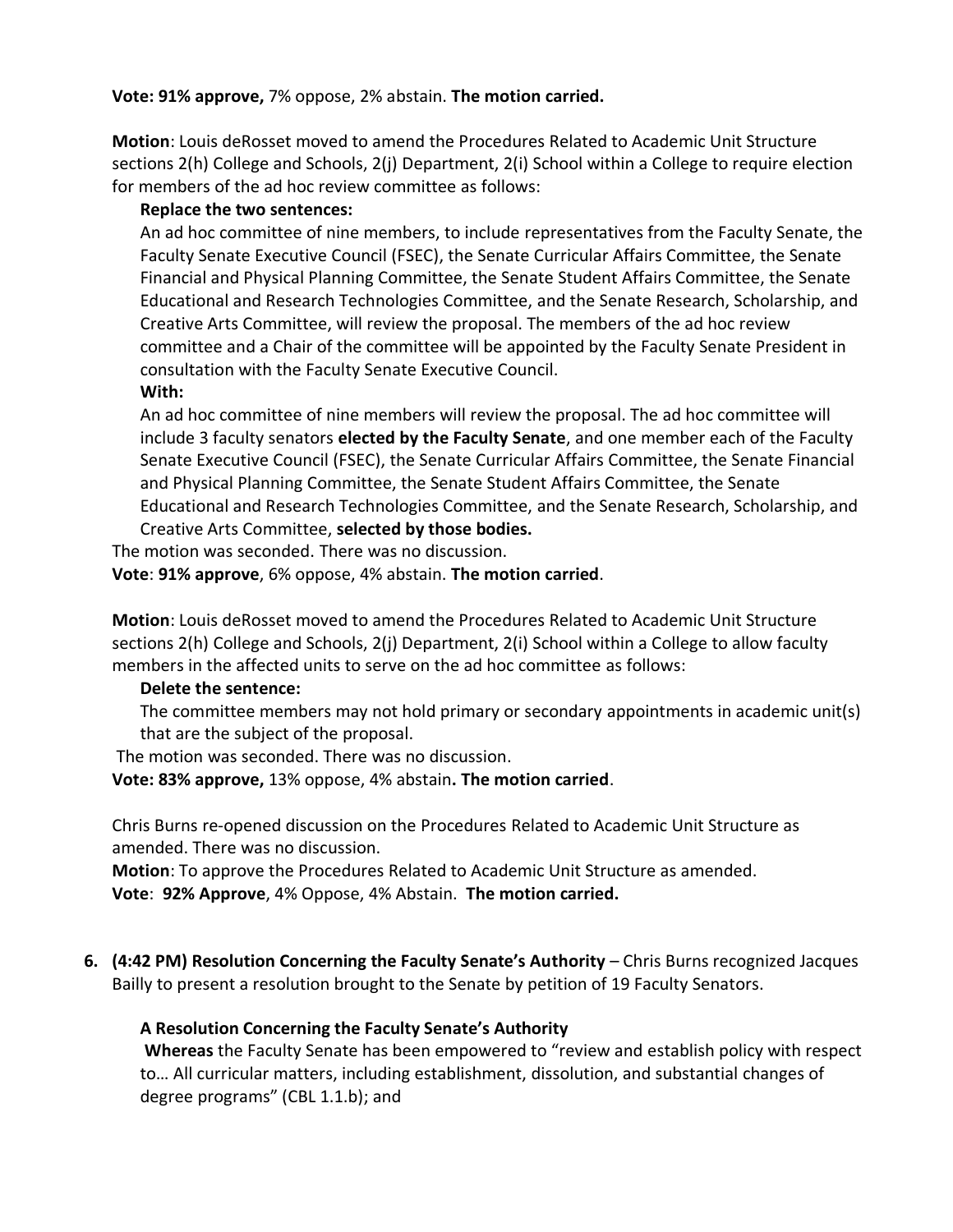**Whereas** the Faculty Senate is also empowered to "review, to recommend, and to participate in the formulation of policy with regard to institutional priorities; the allocation and utilization of the University's human, fiscal, and physical resources; academic organization, including the establishment or elimination of colleges and departments and the reorganization of the general university and college academic structure; [and] administrative procedures and organizational structure," among other matters (CBL 1.2.a-c, h); and

**Whereas** in recent years, but particularly in the current academic year, administrative proposals, including substantial cuts to programs, have been brought forward publicly without clear consultation with the faculty; and

**Whereas** those proposals require changes to curricula, which is a clear violation of the faculty's, including the Faculty Senate's, authority; and

**Whereas** the current effort to reorganize the university originally lacked substantial faculty presence on the reorganizational working group (which was a clear case of ignoring the Faculty Senate's authority to participate in formulation of policy) and this was only corrected in response to Faculty Senate demands; and

**Whereas** the principle of shared governance stipulates that Faculty and Administration collaborate in the long term planning of the University; and

**Whereas** Faculty Senate and Administration collaboration in long term planning has generally occurred only on an ad hoc basis;

**Therefore** be it resolved that the Faculty Senate design regular procedures whereby the Faculty Senate's authority, as cited above, may be fulfilled in a robust, meaningful, and mandatory way; and

**Therefore** be it resolved that the Faculty Senate charge an ad hoc committee\* to 1) determine those areas where new procedures for assertion of the Faculty Senate's authority under 1.2 of the Constitution and Bylaws are needed; 2) formulate, and circulate among the faculty for comment, proposals creating regular and mandatory procedures, bodies, and roles to exercise the Faculty Senate's authority in these area; and 3) bring final proposals designed to create regular and mandatory procedures and/or bodies and/or roles that lead to assertion of the Faculty Senate's authority to the Senate for adoption.

Said committee shall be formed and charged before the second Faculty Senate meeting of the Fall of 2021, and be comprised of 2 faculty senators each from CAS and LCOM, 1 faculty senator each from the other major academic units; the President of the Faculty Senate will also be a member of said committee (ex officio); members shall be elected by the faculty senators of their respective units. Said committee shall report back to the Faculty Senate regularly during the 2021-22 academic year with the intent to present their proposals for review and adoption by the Senate as a whole.

Sarah Alexander Jacques Bailly Pablo Bose Suzy Comerford Jessica DeMink-Carthew Louis deRosset Bogac Ergene David Feurzeig Kyle Ikeda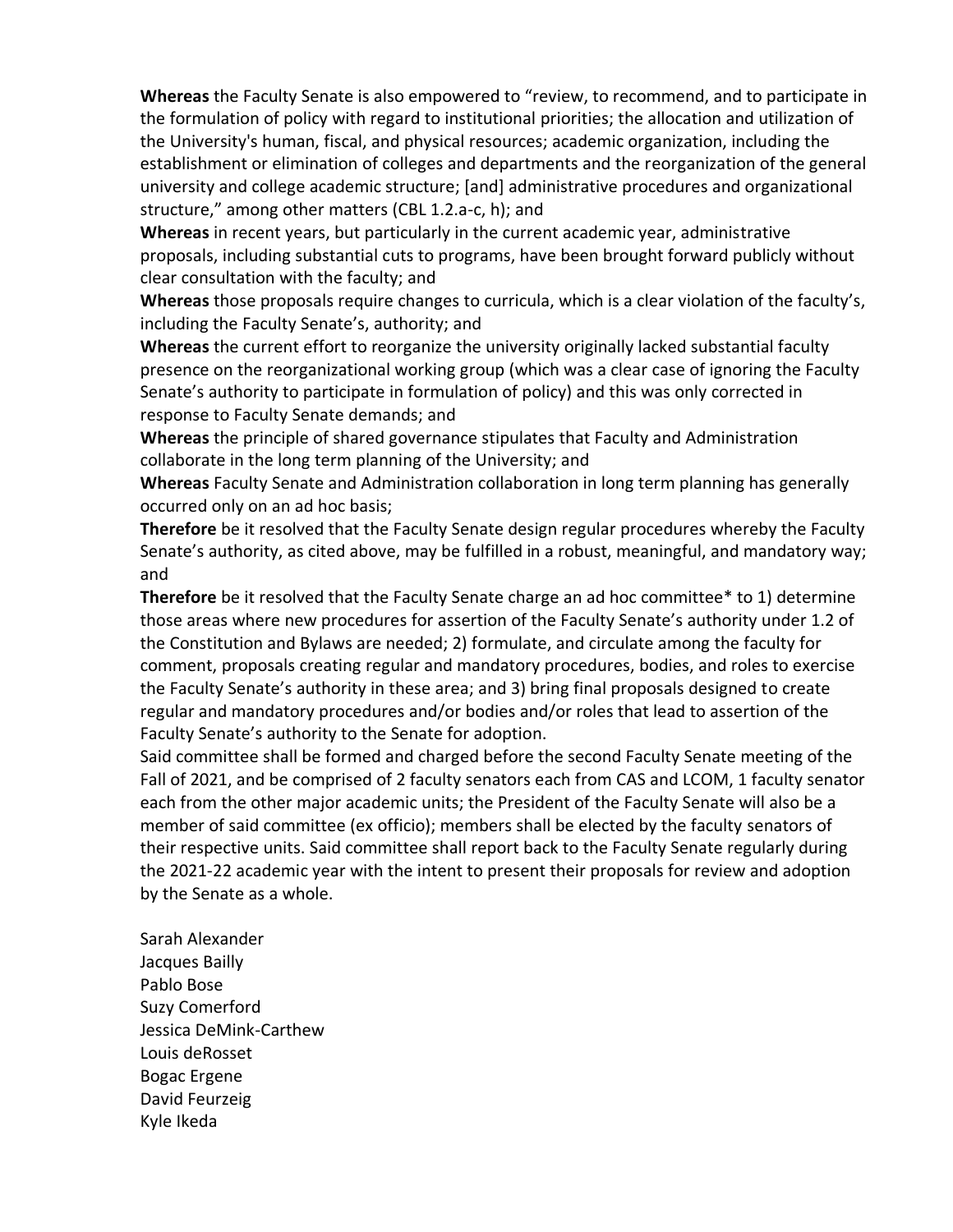Adrian Ivakhiv Dale Jaffe Anthony Julianelle Mary Lou Kete Ignacio Lopez-Vicuna Katherine Merrill William Mierse Severin Schneebeli Peter VonDoepp Laura Webb

\*7.3 Ad Hoc Committees. Select committees may be created by the Senate, the Executive Council, or the Senate President for the purpose of studying specific problems and preparing proposals relating thereto. These committees will ordinarily be appointed by the Senate President, after consultation with the Executive Council, but may also be appointed by a majority vote of the Executive Council or of the Faculty Senate. They will terminate when their assignment is complete or within one year of the date of appointment, whichever is shortest. They may be reappointed. An ad hoc committee is directly responsible to the entity appointing it, to which it shall report.

The resolution was seconded. Discussion included the desire for increased communication and meaningful consultation, and the need to have a process that is more engaging of the President and Provost and their teams to improve shared governance.

**Vote**: **83% approve**, 13% oppose, 4% abstain. **The resolution carried.**

**4:57 PM Academic Reorganization Update – David Jenemann and Academic Reorganization Working Group members.** The presentation slides were attached to the agenda and to these minutes. After his presentation, Dean Jenemann opened the floor for questions. Discussion included:

- the tentative plan for analysis of the qualitative data,
- a request to update the website feedback form,
- clarification that the academic reorganization process is looking at academic alignment, and the reputation of our programs, etc., to ensure that the University is set up for success going forward,
- The Reorg working group is not yet at the point to make recommendations. Questions anticipated to arise after the data is analyzed include: How the reorg will enhance student experience, enable better collaboration, and identify things that need to be nourished? Recording of this meeting is available on Microsoftstream:

<https://web.microsoftstream.com/video/8b1a17a3-81a5-4c0f-a4e0-3cad43d3c753>

7. **5:25 PM University Finances (follow-up to April conversation) – Jane Knodell, FPPC Chair –** Jane Knodell, Chair of the Senate Financial and Physical Planning Committee (FPPC), reported that the May meeting of the FPPC included a follow-up conversation with VP Cate to discuss the apparent disconnect between the structural deficit problem in the General Fund. The FPPC asked, and VP Cate agreed to provide the FPPC with year-end actuals on the General Fund budget. The